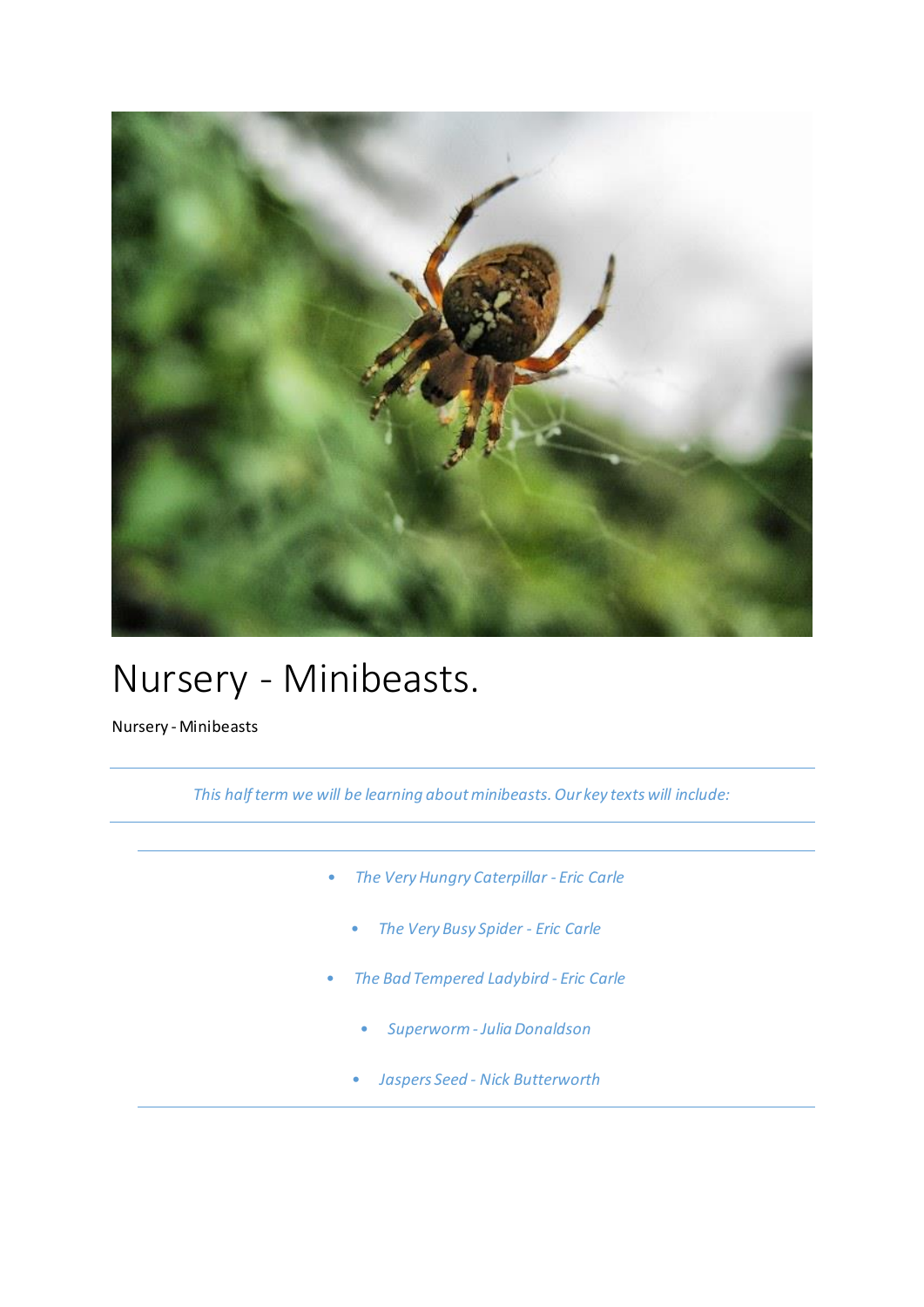

*1 - Week 1*

*Song of the week - The National Anthem*

*This week will will be celebrating the Queens Jubilee. To celebrate this we will be learning all about the sixties.* 

*We will be*

- *Building different castles and palaces*
- *Learning all about England winning the world cup. We will design our own football shirts and trophies.* 
	- *Exploring different coins.*
- *Learning about the moon landing. We will practice moving our bodies like we are wearing moon boots.* 
	- *Making crowns.*
	- *Making jubilee jewellery.*
	- *Making shape rockets.*
	- *Taking part in a jubilee scavenger hunt.*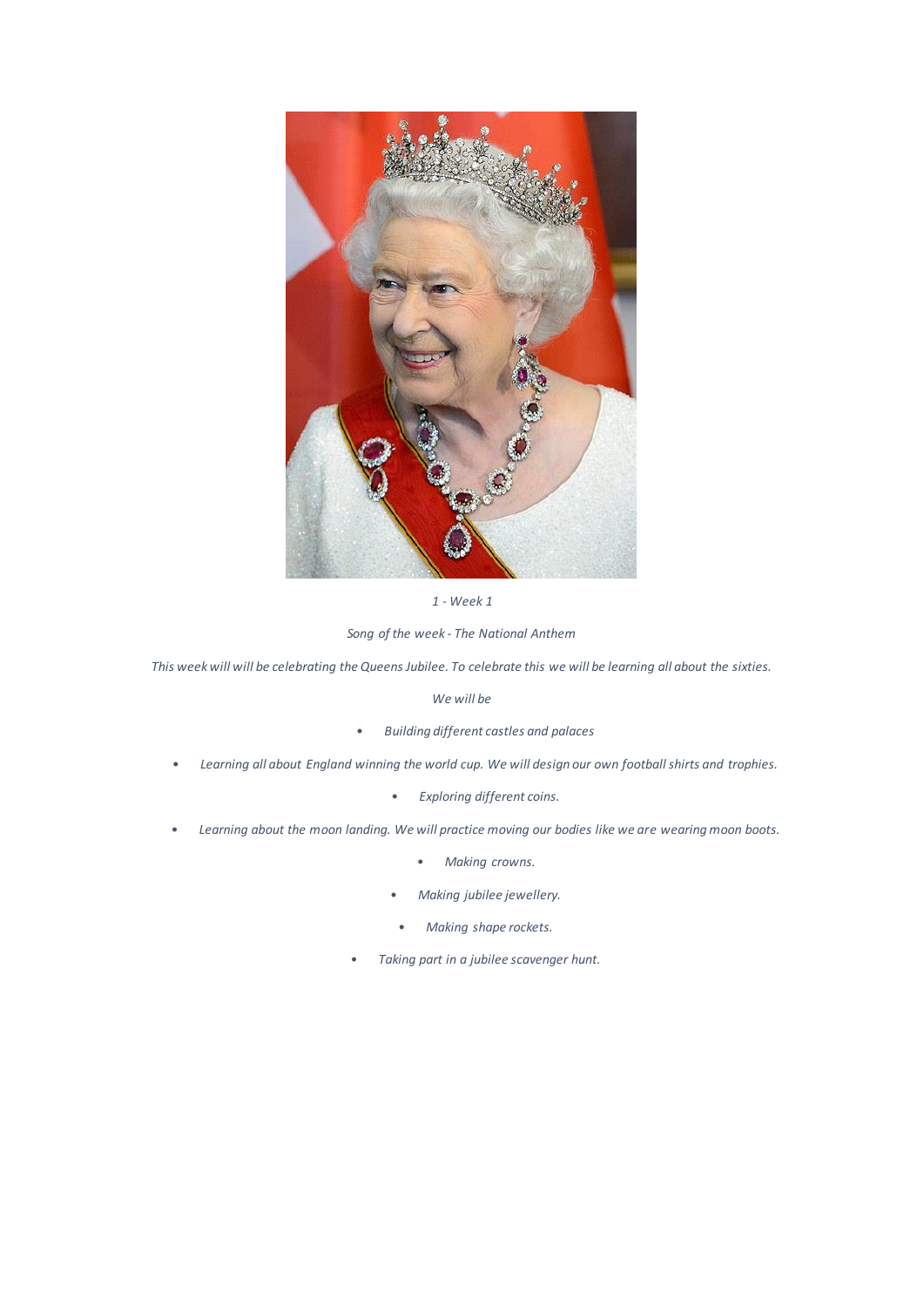

*2 - Week 2*

*Book of the week - The Very Hungry Caterpillar, Eric Carle.*

*Song of the week - Wiggly Woo*

*This week we will be,* 

- *Making playdough caterpillars and measuring them.*
- *Use wooden beads and pipecleaners to make our own numbered caterpillars.* 
	- *Use carrot stampers to make our own pattern caterpillars.*
- *Learning all about the life cycle of a caterpillar and drawing pictures to explain this.*
	- *Writing numbers 0-5 on a caterpillar.*



*3 - Week 3*

*Book of the week - The Very Busy Spider - Eric Carle*

*Song of the week - Incy Wincy Spider*

*This week we will be,* 

- *Tracing spider webs.*
- *Making spider webs out of glue and glitter.*
	- *Creating symmetrical butterflies.*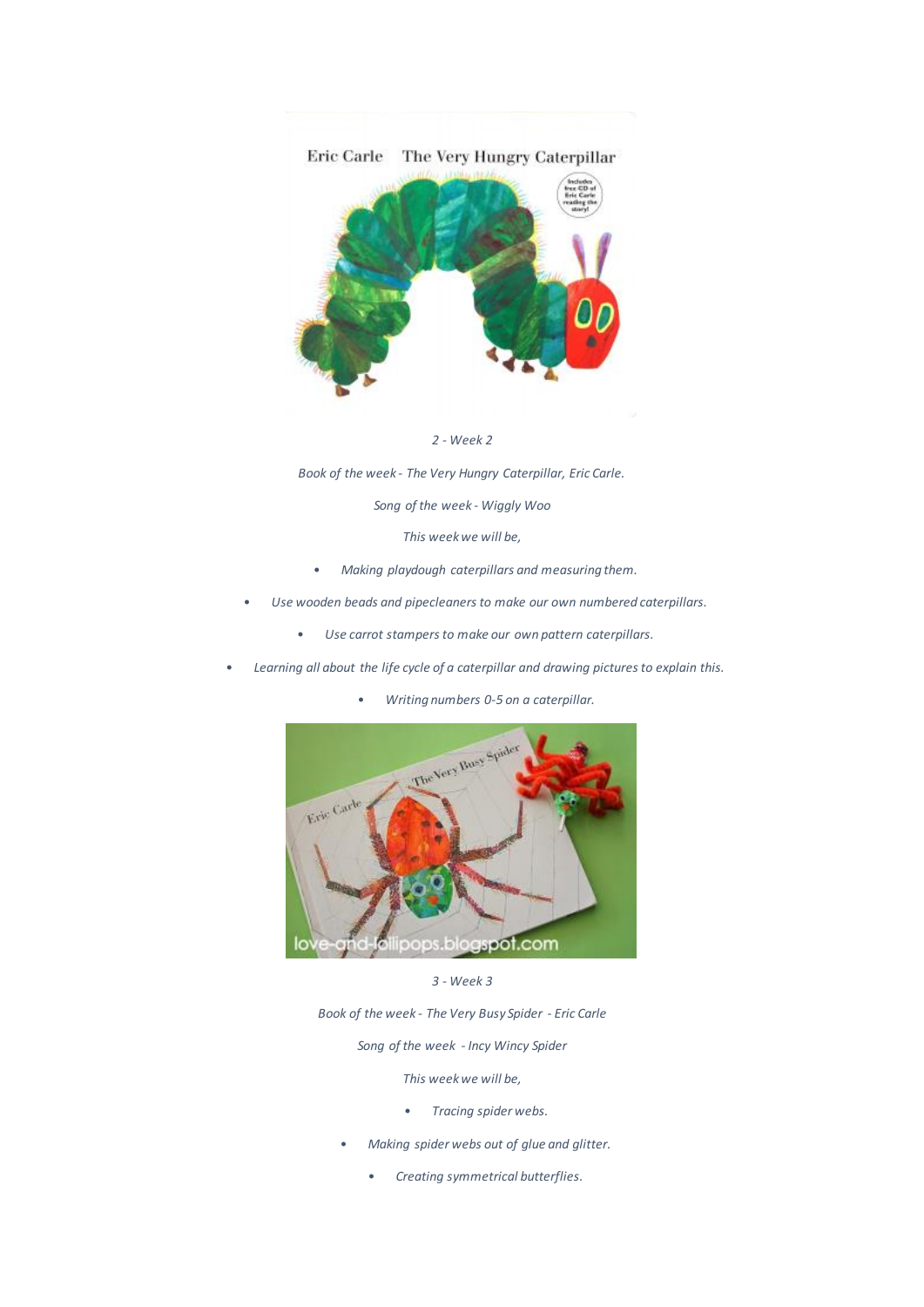• *Going on a spiderweb hunt.*



*4 - Week 4*

*Book of the week - The Bad Tempered Ladybird - Eric Carle*

*Song of the week - Five Little Woodlouse*

*This week we will be,* 

- *Explore watercolour*
- *Make salt dough minibeasts. We will be counting the legs to make sure they have 6.*
- *Make playdough ladybirds. We will be counting the spots and making sure they have the same number on each side.* 
	- *Explore the colour red in the painting area.*
		- *Drawing spiderwebs on ipads.*
			- *Making a bug hotel.*



*5 - Week 5*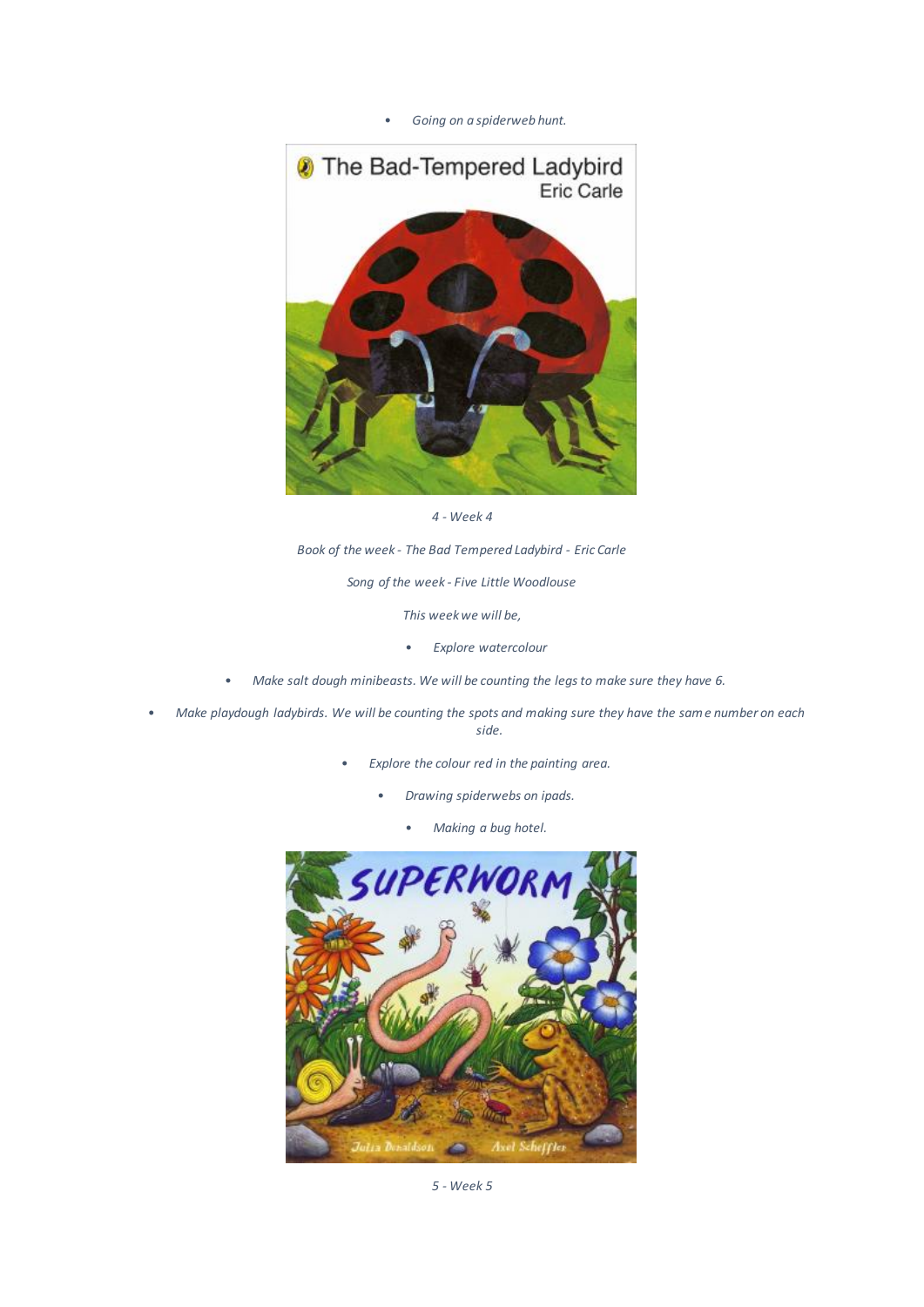*Book of the week - Superworm - Julia Donaldson*

*Song of the week - Lots of minibeats*

*This week we will be*

- *Be making the wizard lizards lair.*
- *Measuring worms using cubes.*
- *Putting worms in order depending on their length.*
	- *Making a class wormery.*
	- *Saving minibeasts using tweezers.*
- *Working in pairs to create our own Superworm puzzles*



*6 - Week 6*

*Book of the week - Jaspers Seed - Nick Butterworth*

*Song of the week - Days of the week. The minibeasts came in two by two.*

*This week we will be*

- *Using tweezers to free minibeasts from the sticky spiderwebs.*
	- *Ordering the story of Jaspers seed.*
		- *Explore different seeds.*
	- *Learn what a seed needs in order to grow.* 
		- *Building homes for minibeasts.*
	- *Talking about the beginning, middle, and end of stories.*